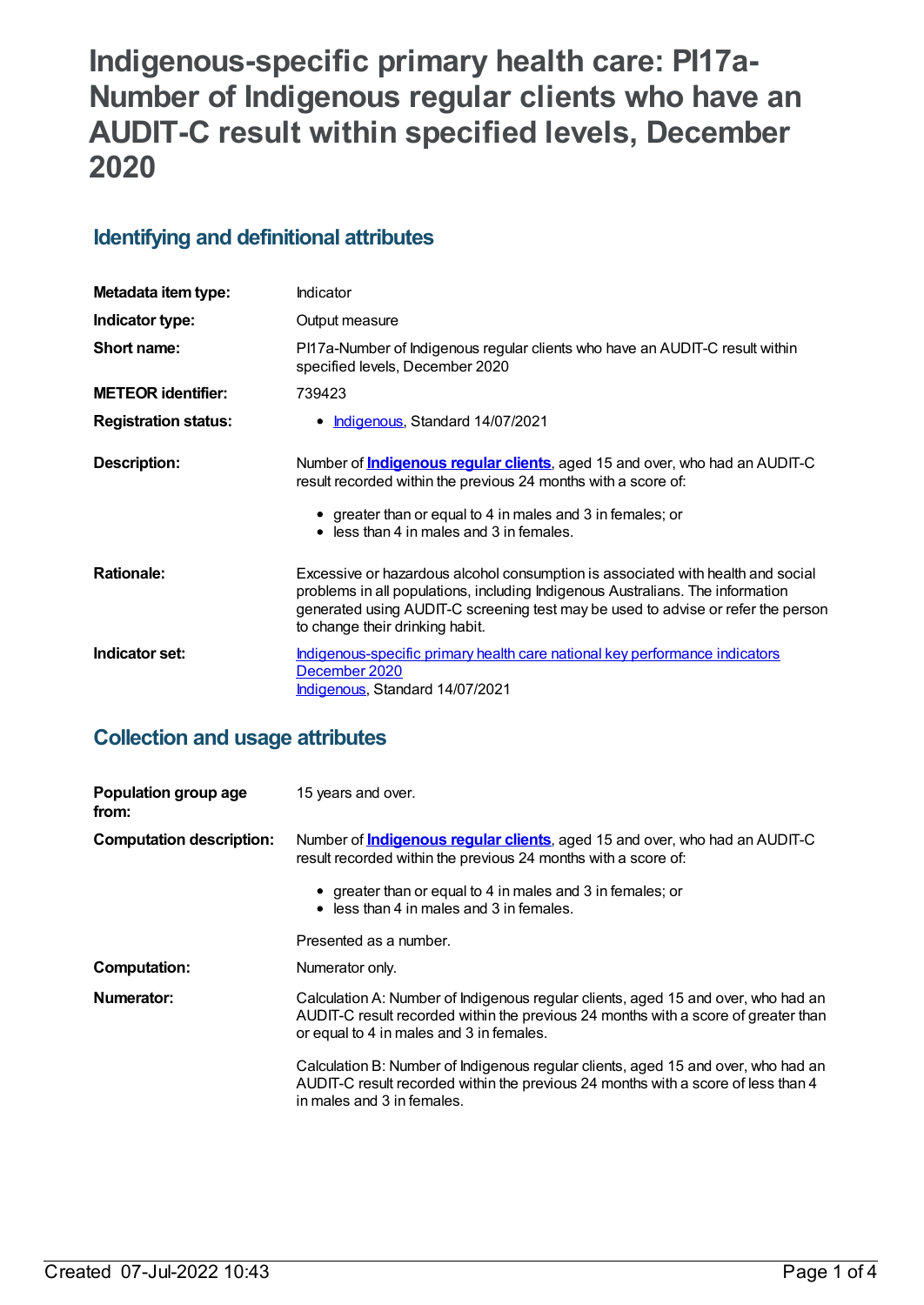#### [Person—age,](https://meteor.aihw.gov.au/content/303794) total years N[NN]

#### **Data Source**

[Indigenous-specific](https://meteor.aihw.gov.au/content/737914) primary health care national Key Performance Indicators (nKPI) data collection

#### **NMDS / DSS**

[Indigenous-specific](https://meteor.aihw.gov.au/content/738532) primary health care NBEDS December 2020

**Guide for use**

Aged 15 and over only.

#### **Data Element / Data Set**

[Person—AUDIT-C](https://meteor.aihw.gov.au/content/585194) result, code N

#### **Data Source**

[Indigenous-specific](https://meteor.aihw.gov.au/content/737914) primary health care national Key Performance Indicators (nKPI) data collection

**NMDS / DSS**

[Indigenous-specific](https://meteor.aihw.gov.au/content/738532) primary health care NBEDS December 2020

### **Data Element / Data Set**

[Person—Indigenous](https://meteor.aihw.gov.au/content/602543) status, code N

#### **Data Source**

[Indigenous-specific](https://meteor.aihw.gov.au/content/737914) primary health care national Key Performance Indicators (nKPI) data collection

#### **NMDS / DSS**

[Indigenous-specific](https://meteor.aihw.gov.au/content/738532) primary health care NBEDS December 2020

**Guide for use**

Indigenous only.

### **Data Element / Data Set**

[Person—regular](https://meteor.aihw.gov.au/content/686291) client indicator, yes/no code N

#### **Data Source**

[Indigenous-specific](https://meteor.aihw.gov.au/content/737914) primary health care national Key Performance Indicators (nKPI) data collection

#### **NMDS / DSS**

[Indigenous-specific](https://meteor.aihw.gov.au/content/738532) primary health care NBEDS December 2020

#### **Guide for use**

Regular clients only.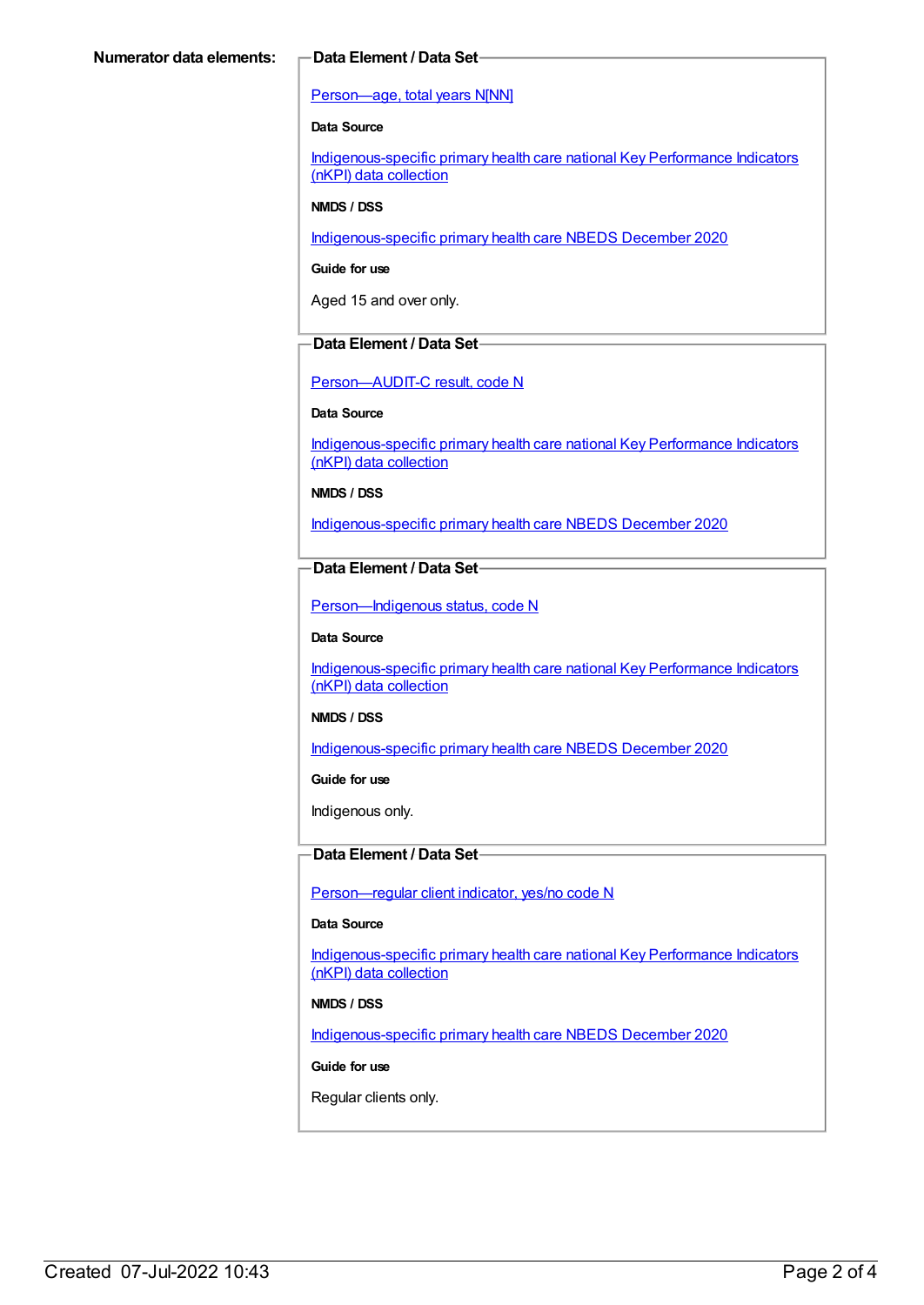| Disaggregation:                         | 1. Sex:<br>a) Male<br>b) Female.                                                                                                 |
|-----------------------------------------|----------------------------------------------------------------------------------------------------------------------------------|
|                                         | 2. Age group:<br>a) 15-24 years<br>b) 25-34 years<br>c) 35-44 years<br>d) 45-54 years<br>e) 55-64 years<br>f) 65 years and over. |
| <b>Disaggregation data</b><br>elements: | Data Element / Data Set-<br>Person-age, total years N[NN]                                                                        |
|                                         | <b>Data Source</b>                                                                                                               |
|                                         |                                                                                                                                  |
|                                         | Indigenous-specific primary health care national Key Performance Indicators<br>(nKPI) data collection                            |
|                                         | NMDS / DSS                                                                                                                       |
|                                         | Indigenous-specific primary health care NBEDS December 2020                                                                      |
|                                         | Guide for use                                                                                                                    |
|                                         | Aged 15 and over only.                                                                                                           |
|                                         | Data Element / Data Set-                                                                                                         |
|                                         | Person-sex, code X                                                                                                               |
|                                         | <b>Data Source</b>                                                                                                               |
|                                         | Indigenous-specific primary health care national Key Performance Indicators<br>(nKPI) data collection                            |
|                                         | NMDS / DSS                                                                                                                       |
|                                         | Indigenous-specific primary health care NBEDS December 2020                                                                      |
|                                         |                                                                                                                                  |

**Comments:** Census date for reporting is 31 December 2020.

# **Representational attributes**

| <b>Representation class:</b> | Count   |
|------------------------------|---------|
| Data type:                   | Real    |
| Unit of measure:             | Person  |
| Format:                      | N[N(6)] |
|                              |         |

# **Indicator conceptual framework**

| Framework and | <b>Health Behaviours</b> |
|---------------|--------------------------|
| dimensions:   |                          |

## **Data source attributes**